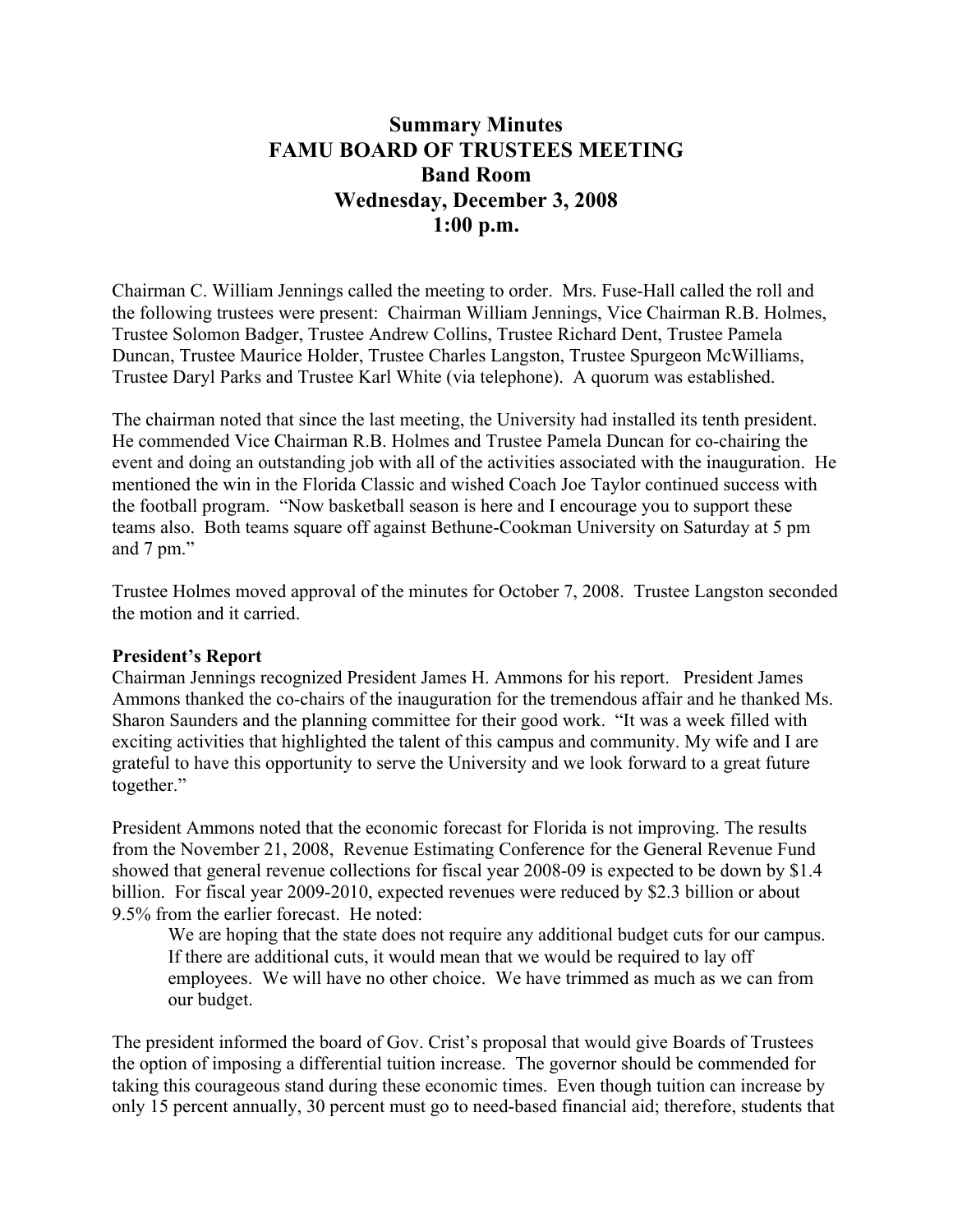would need additional financial support will get it through the provision the Governor assured is a part of this package.

On Saturday, November 15, 2008, the University hosted ESPN GAME DAY in front of the Coleman Library from 7 a.m. until noon. This was the first time that the show was broadcasted from an HBCU campus and featured a band on their program. "The broadcast provided great exposure for our university and our students." President Ammons noted several other global exposures for the University including:

- FAMU broadcast journalism students served as reporters for TV One segments on the nationally televised show during the presidential election returns.
- Featured in the November 10, 2008, edition of *USA Today*, an article that focused on FAMU's student-faculty interaction and included a FAMU journalism professor, Kenneth Jones, and FAMU students.
- Featured on the *CBS Evening News* on Thanksgiving regarding the Marching 100.
- Featured the campus in the *US Airways Magazine* article on City of Tallahassee.
- Featured the Inauguration of the 10<sup>th</sup> president in *Jet Magazine*.
- Upcoming feature in the *Sports Illustrated Kids Magazine*.

President Ammons commended the case team that tallied another victory. Under the leadership of Dr. Sandra Drumming, the School of Business and Industry case team won first place at the 18th Annual Southeast Student Case Study Seminar Competition in Atlanta sponsored by Deloitte. The team competed against Clark Atlanta University, Howard University, Morehouse College, Jackson State University, and North Carolina A&T University. The team will move on to the national competition in Scottsdale, Arizona in April of 2009. Team members are: LaShonda Arnold, Shonda Knowles, Nakita Broussard and Tanesha Stinson.

Moreover, the president noted that the 32 FAMU nursing students that sat for the spring 2008National Council Licensure Examination for Registered Nurses recorded a 100% passage rate.

Other highlights included:

- Construction of the new FAMU DRS building has been substantially completed.
- Staff members completed formal training in Kansas at ImageNow that promotes a paperless administrative system which is currently being implemented at FAMU.
- In the Tom Joyner "School of the Month" Campaign, the University has raised \$1.15 million to date and needs the support of all of our constituents to reach our goal of \$1.5 million campaign ends January 9, 2009.
- For the Faculty/Staff Campaign, the University has raised \$220,761 to date from 661 participants toward the goal of \$250,000. This surpasses last year's total participation of 525, which generated \$206,782. This campaign has been extended until December 31, 2008.
- The FAMU Foundation Board met recently in Orlando and had a great meeting, resulting in a renewed interest and commitment from the board members.
- The University submitted the 2008 Annual Compliance Report to the National Science Foundation (NSF) timely. The report was reviewed and accepted. There is no follow-up required from the University.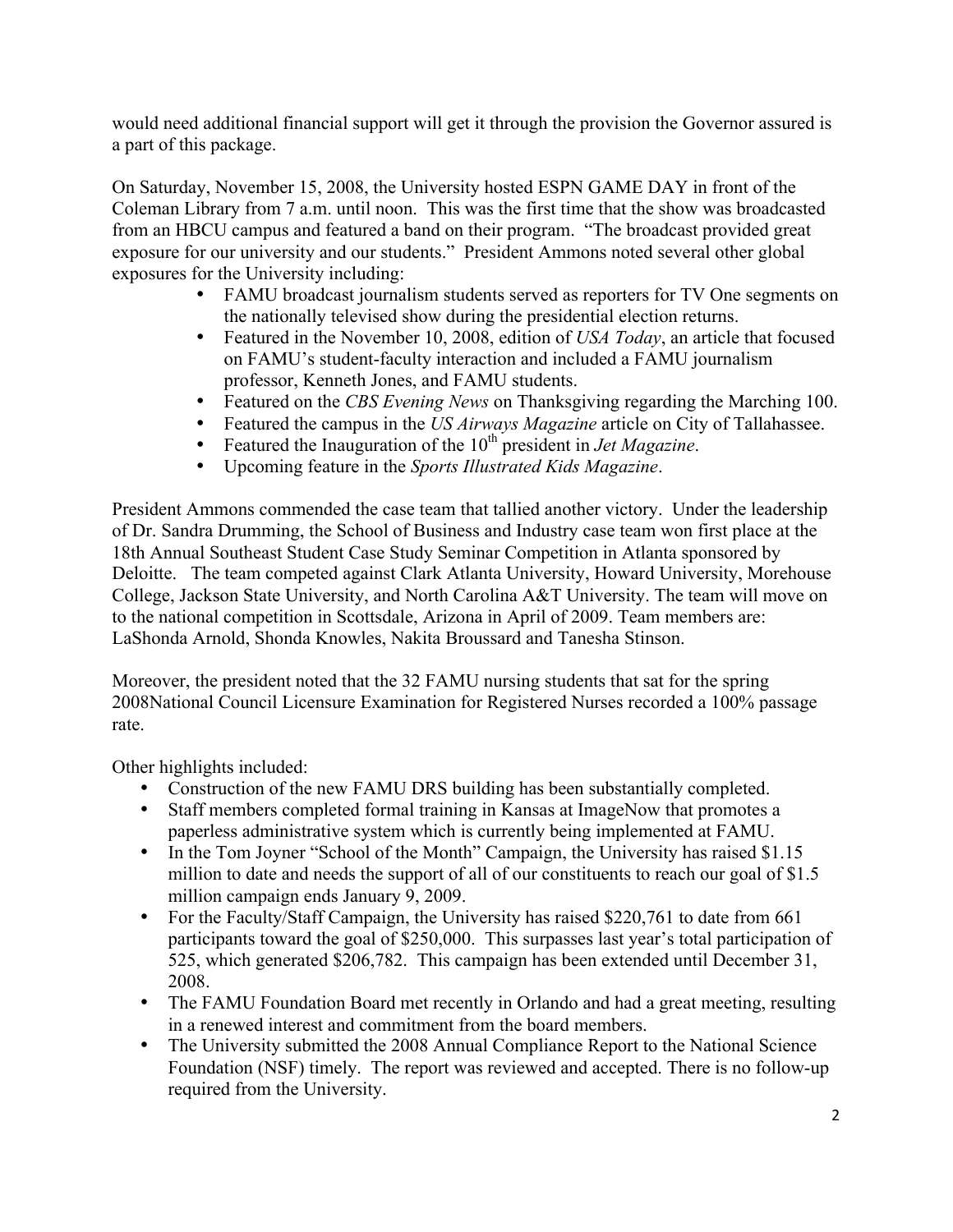• Recruitment efforts in Tampa and Orlando (which was sponsored by Turner Construction) attracted over 1,000 students. In Tampa the University awarded scholarships to three (3) National Achievement Semifinalists. In addition, we gave out four (4) Life-Gets-Better Scholarships, five (5) Distinguished Scholars' Awards, and 10 George W. Gore Assistantships. In Orlando we awarded scholarships to five semifinalists. We have offered seven (7) Life-Gets-Better Scholarships, nine (9) Distinguished Scholars' Awards, and 26 George W. Gore award.

President Ammons concluded that this was a great year in the life of FAMU and he congratulated all faculty, staff and student accomplishments.

Chairman Jennings thanked Dr. Ammons for his report and noted that FAMU has much to celebrate and "we commend the efforts of the staff and you." Further, he commended the students for their tremendous performance at the Case Study Competition.

## **COMMITTEE REPORTS**

#### **Budget and Finance Committee**

Chairman Jennings recognized Trustee Dent for the report of the Budget and Finance Committee. Trustee Dent noted that the Committee heard from Teresa Hardee, CFO &Vice President of the Division of Administrative and Financial Services, who presented the amendments to the Operating Budget for fiscal year 2008-2009. There are five (5) amendments to the operating budget to include:

(1) Settlement Agreement to Booth Properties was approved by the Board of Trustees at the October 8, 2008, meeting. In order to carry out the terms of the settlement agreement, the Housing budget was increased by \$1,500,000. The budget increase will be covered by fund balance.

(2) Additional budget authority of \$536,855 is requested in the Auxiliary Enterprises budget entity to cover the following:

(a) \$60,000 for the FAMU Leon Health Pharmacy has extended its outreach program and is providing more immunizations, vaccinations, diabetic and other clinical services which have increased the cost of purchasing medicines. In addition, the number of prescriptions has increased due to the Mental Health program. The increased budget request will be funded by the increase in prescription sales.

(b) \$476,855 for the Student Health is needed to fund an after-hours nurse triage service, OPS support for a pilot men's clinic, needed repairs, furniture, equipment, and accreditation preparation. A portion of the Student Health Clinic's fund balance will be used to fund this increase in budget.

(2) \$200,000 in non-operating budget was moved from the Scholarship fund to the Auxiliary Enterprise budget entity. With this action, cash from the Band Camp in Auxiliaries was able to be transferred to the Scholarship fund in order to partially finance band scholarships.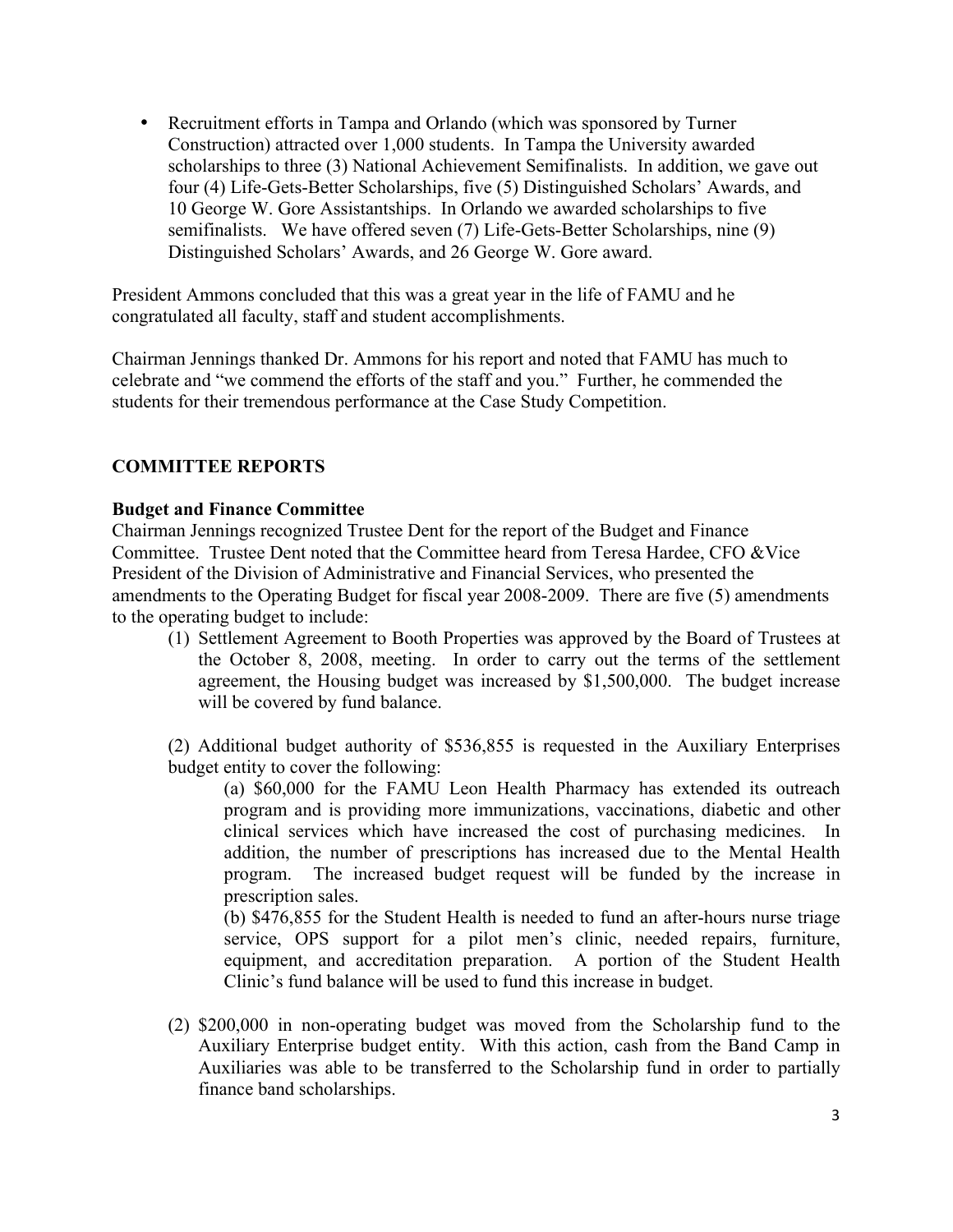- (3) \$120,000 within the Student Financial Aid budget entity was transferred from the Student Assistance Grant to the Regents Emergency Loan to cover short term loan requirements for the remainder of the year.
- (4) \$559,208 in additional budget authority is requested in the Contracts & Grants budget entity for FAMU Developmental Research School (DRS). FAMU DRS is primarily funded from the Florida Education Finance Program (FEFP) at the Florida Department of Education. This funding is generated primarily on the number of Fulltime Equivalents (FTEs). FAMU DRS initial budget of \$2,729,556 was based on an enrollment of 366 students. Currently the enrollment is 470 students. Based on an estimated per student factor of \$6,997.37, the new FEFP calculation is projected to be \$3,288,764.

The Committee recommends that the board approve these amendments. Trustee Dent moved, seconded by Trustee Holmes that the Board of Trustees approve the committee's recommendation to adjust the operating budget by the increases and decreases stated above. The motion passed.

Trustee Dent noted the following informational items. The Committee heard from Ms. Hardee who presented an update on the state revenue projections. On October 29, 2008, the Lottery Estimating Conference met to review the state's lottery revenue collections. The conference reduced the expected distributions to the Educational Enhancement Trust Fund (Lottery) from current projections by \$54.8 million in 2008-09 and \$114.1 million in 2009-2010. Since the last estimating conference, ticket sales have been running behind projections.

Currently, the Governor is holding four (4%) percent of the 2008-09 Lottery appropriation in reserve. For FAMU, this equates to \$479,677. For 2009-10, it is estimated that Lottery funding for the State University System could be reduced by as much as 25% (\$50 million).

The General Revenue Estimating Conference met on November 21, 2008, and reduced the general revenue collections by \$1.4 billion, bringing the total deficit to \$2.2 billion. The Governor took action in July by withholding four (4%) percent (approximately \$900 million) of the general revenue appropriations to cover the potential deficits. This leaves a current year gap of \$1.1 billion (5%). The 4% holdback for FAMU is approximately \$4.3 million. The Governor previously transferred \$672 million from the budget reserve fund to cover the deficit. These funds will eventually have to be paid back.

If revenues are not obtained from other sources, an additional 5% will need to be cut from the current year budget. This 5% would be in addition to the 4% currently being held in reserve. The 5% for the SUS would be an additional \$125 million. For FAMU this 5% equates to approximately \$5.3 million**.** These funds would probably be deducted from the final two quarters of this fiscal year.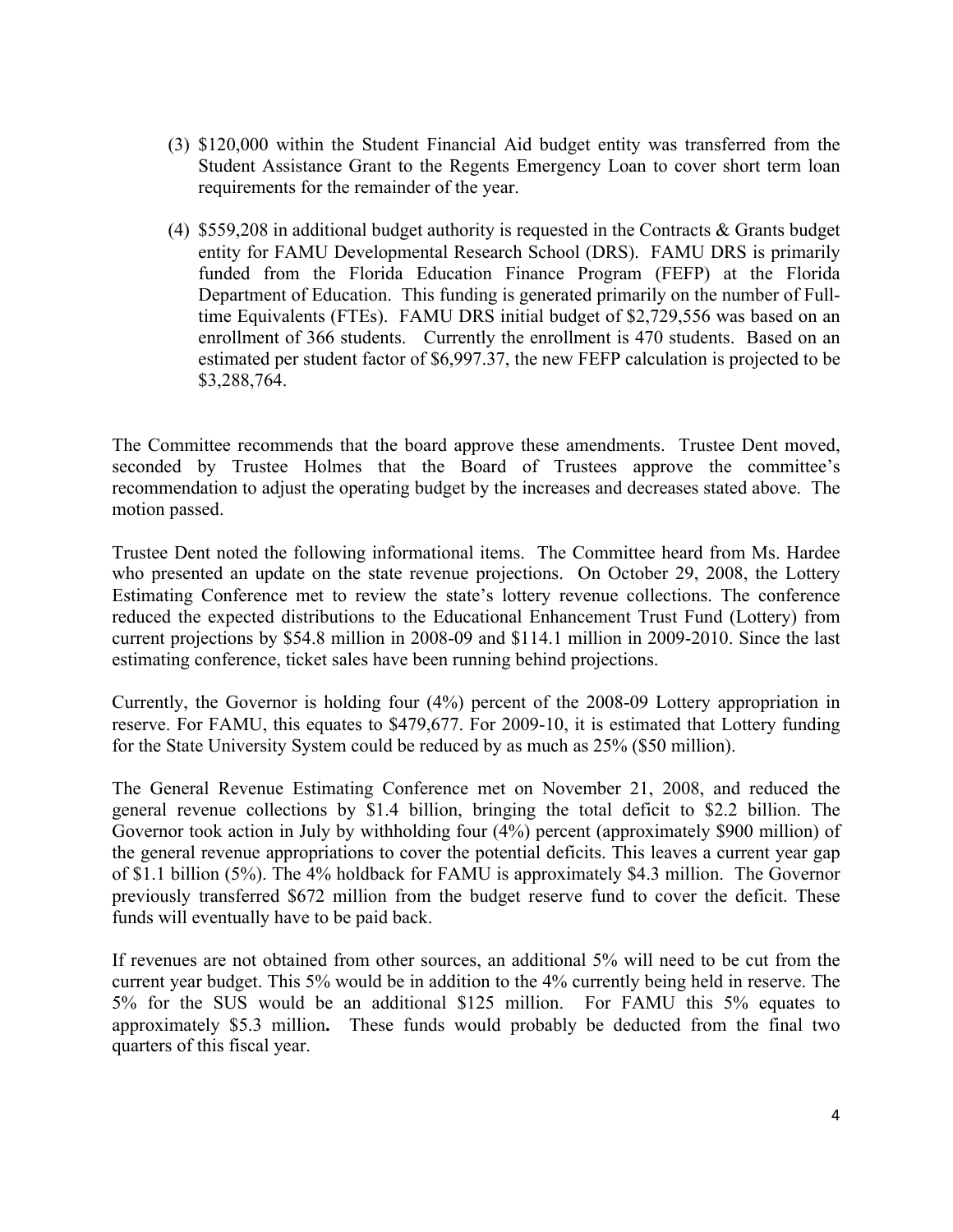For 2009-10 the revenue projection was reduced by \$2.3 billion (9.5%). This means that additional budget reductions will be made during the 2009 legislative session unless other revenue streams are identified.

Vice President Hardee also presented for the committee's information several cost saving measures that could be implemented to offset the revenue shortfall.

Next Ms. Hardee provided information on the Governor's tuition proposal. On November 20, 2008, Governor Charlie Crist proposed allowing state universities to raise tuition up to 15% per year. This plan would need legislative approval. Bright Futures scholarship recipients would be required to pay additional money, out of pocket, but students using Florida prepaid plans would be covered.

The legislature would increase tuition each year at the rate of inflation. In addition, the plan would give greater power to the university trustees to pass an additional "tuition differential" for their respective universities not exceeding a combined 15%. The BOG would have final approval of the differential.

The plan would require 30% of the money raised by the tuition increase to be spent on needbased financial aid. It appears that the plan would also allow universities to set different tuition levels for different disciplines.

Finally, Vice President Hardee provided information on contracts exceeding \$100,000. Two contracts have been executed since the last board meeting. The contracts are with Bethune-Cookman University and Edward Waters College for the Black Male College Explorer's Program. Both contracts are for \$100,000. FAMU serves as the fiscal agent for this program.

#### **Audit Committee**

{Note: This committee did not meet.}

#### **Academic Affairs Committee**

Chairman Jennings recognized Trustee Duncan for the report of the Academic Affairs Committee. Trustee Duncan noted that the Committee heard from President Ammons, who provided an introduction and background information regarding the FAMU-FSU College of Engineering. Provost Hughes Harris followed with a PowerPoint presentation focused on enrollment, graduation rates, FAMU faculty presence and the next steps that the University should take regarding the College of Engineering. Those steps focused on:

- Reaccreditation
- Increasing enrollment
- Increasing visibility on campus
- Establishing a task force to assess effectiveness and efficiency
- Strengthening the pre-engineering program
- Establishing corporate partnerships
- Developing external funding opportunities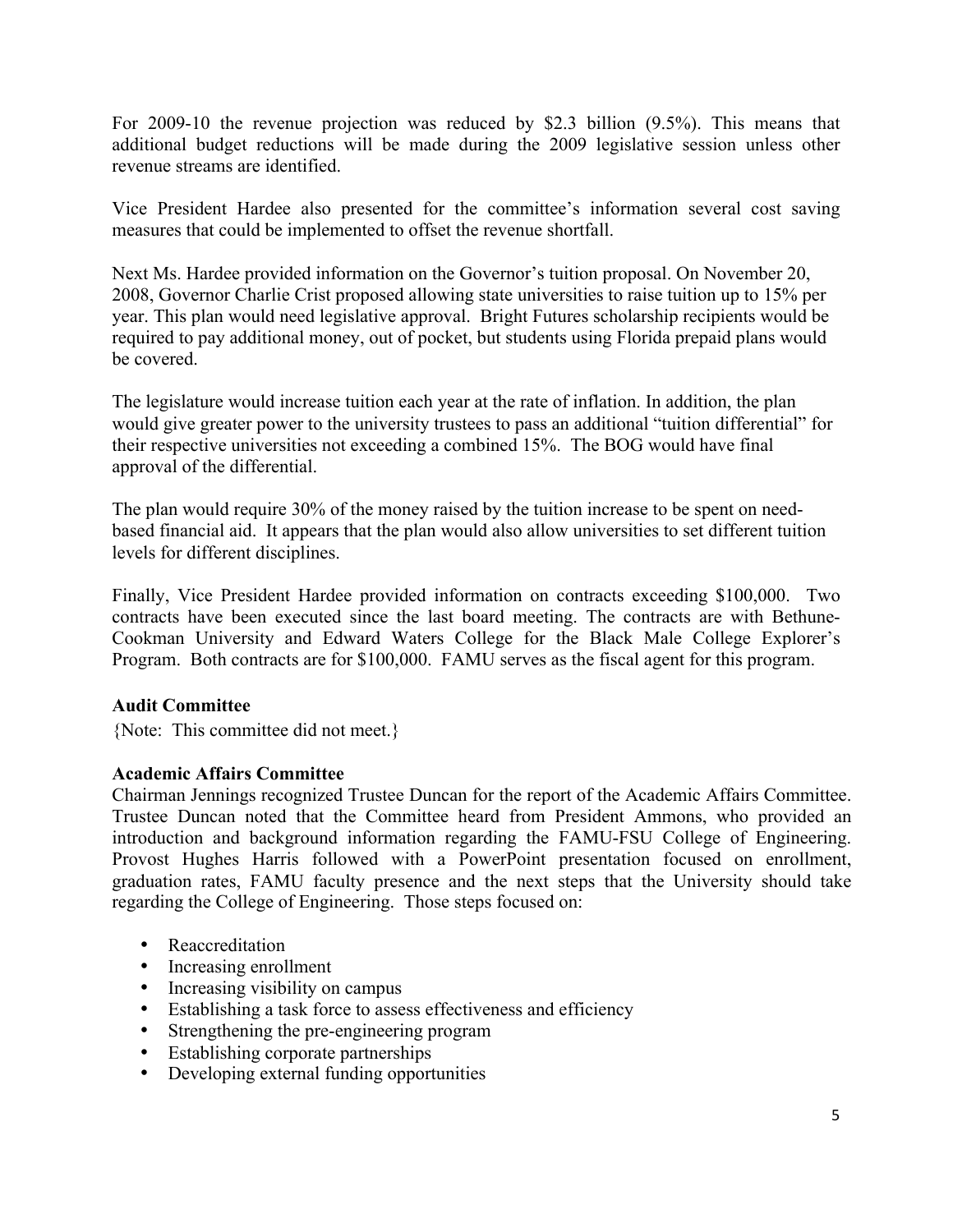- Continuing plans for additional buildings for the College of Engineering
- Exploring separation of the College of Engineering

The Committee members clearly articulated that FAMU should continue to support the current structure of the College of Engineering, while strengthening the programs and the relationship with Florida State University. The Committee members are not in favor of exploring the pros and cons of a separate engineering college and excised that step from the list.

#### **Facilities Committee**

Trustee McWilliams presented the committee report which reviewed three action items, and one informational item comprising updates of the four major facilities construction projects.

The Facilities Planning Committee reviewed a request for the approval of Change Order Request #3 for Phase II of the Campus-wide electrical upgrades. This Change Order Request #3 increased the scope of work for the project to include:

- Additional fiber optic hand-holes to improve the distribution, maintainability, and safety of the fiber optic lines;
- Underground electrical distribution lines for the chiller plant; and
- Two (2) additional transformers for the Industrial Arts Building which was excluded from the initial contract.

The cost of this increased scope of work is \$101, 435.00 and if approved, will result in a revised contract amount of \$6,556,454. The project has the funding to accommodate the Change Order. This Change Order has been reviewed and recommended for approval by the University's engineering consultant and the University's Construction and Facilities Management staff.

Trustee McWilliams moved and it was properly seconded that the Board approve Change Order Request #3 for Phase II of the Campus-wide electrical upgrades. The motion passed.

Next, Trustee McWilliams noted that the committee also reviewed a request for the approval of Change Order Request #6 for the University Commons project. The University has received final funding of \$2,960,430 from the state to complete the renovation of the University Commons. This funding will complete the ground floor of the University Commons which will be used as office space for the Division of Enterprise Information Technology (EIT). The University has retained the Construction Manager currently working on the Commons, Peter Brown Construction Inc., to complete the work on the ground floor. This Change Order Request #6 is for \$1,934,457 to be added to the Construction Manager's existing construction contract of \$8,301,593.58.

The University's Construction and Facilities Management staff and the architect/engineering firm for the project have reviewed Change Order Request #6 and concur with the estimated cost. This Change Order Request #6, if approved, will result in a revised contract amount of \$10,236,050.58 for the Construction Manager.

Several trustees inquired about the location of this work and why such work was not included in the original scope of work. Following this discussion, Trustee Williams moved that the Board approved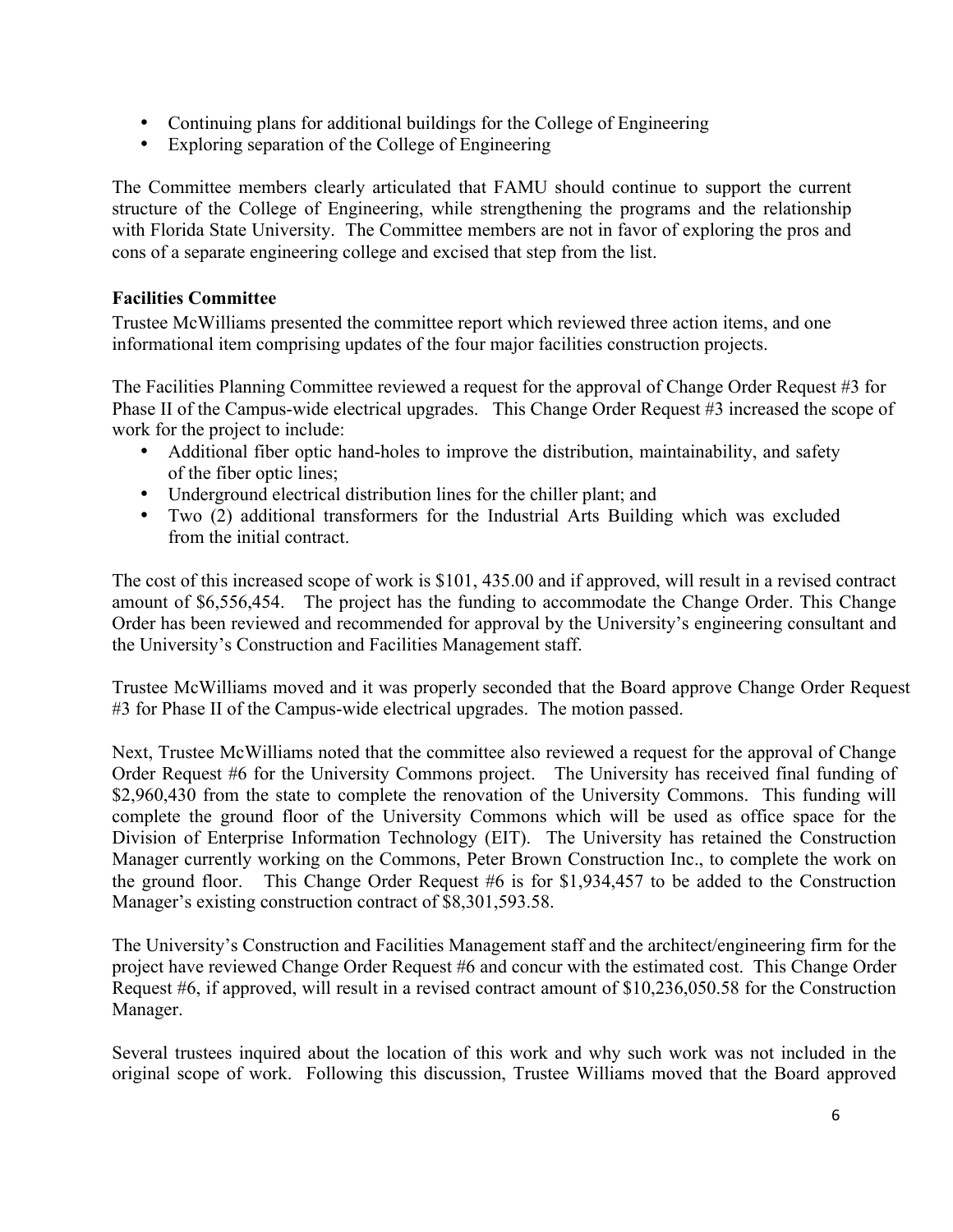Change Order Request #6 for the University Commons in the amount of \$1,934,457 and authorized the President to execute the Change Order. The motion was properly seconded and it passed.

In another matter, Attorney Avery McKnight informed the Committee of a request from the Leon County Educational Facilities Authority for the University to consent to the transfer of title of the University Courtyard Apartments. In February 2000, the "Authority" issued \$10.1 million in revenue bonds for the construction of the University Courtyard Apartments, a 96-unit apartment complex located at 3205 South Adams Street, Tallahassee. The entity formed to take title to the University Courtyard was "FAMU Student Housing Foundation, LLC;" but, this entity has no affiliation with the University. No state or University funds were used on the apartment complex.

In keeping with its mission and as an incentive to issue the bonds, the Authority entered into a scholarship and title transfer agreement with the FAMU Student Housing Foundation. The agreement requires the Foundation to make annual donations to the University from the positive cash flow of University Courtyard. To date, the University has received five annual payments of approximately \$6,250 each. While the University is a beneficiary of the Scholarship Agreement, it is not a party to the Scholarship Agreement.

In addition to the annual scholarship donations, the agreement requires that fee simple title to University Courtyard Apartments be transferred to the University in March 2040. The current value of the property is estimated to be \$8 million.

On November 4, 2008 the bondholder, MuniMae Portfolio Services, notified the University that the mortgage was in default and it was unlikely that the mortgagor could cure the default. The bondholder also notified the University that it immediately intended to either foreclose on the mortgage or transfer title to the property to a third party that is willing to purchase the property.

Foreclosure proceedings could result in the University receiving no further funds. The bondholder has requested that the University consent to the transfer of title to the property. This consent is required if the purchaser is to receive clean and clear title. In exchange for the University's consent, the Bondholder is willing to make a final contribution to the University. The President and the Office of the General Counsel have had some preliminary discussions with the attorneys for the Bondholder with respect to the amount of the contribution.

Several trustees sought clarification on the specifics of the offer. Following the discussion, Trustee McWilliams moved that the Board: (a) authorized the President to negotiate with MuniMae Portfolio Services, terms for the granting of consent to transfer title of the University Courtyard Apartments to a third party; (b) directed the President to inform Board of the results of the negotiations; and (c) directed the President to make recommendations to the Board on the course of action the University should take in the matter. The motion was properly seconded and it was approved.

Finally, the Committee heard the following status report of the four ongoing major construction projects:

| Project | % Complete | <b>Substantial</b>     |
|---------|------------|------------------------|
|         |            | <b>Completion Date</b> |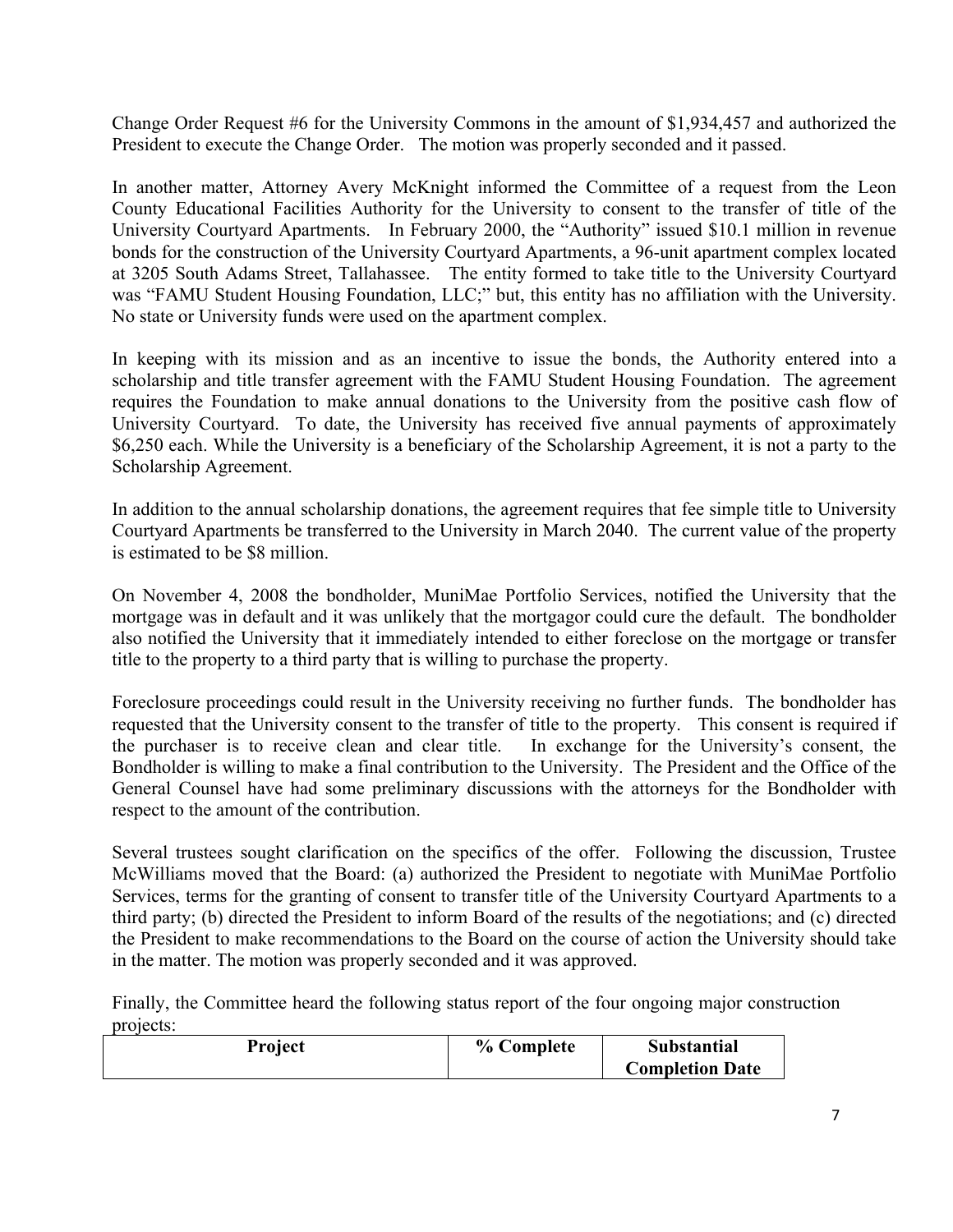| Multi-Purpose Teaching Gym                                                  | 80%    | 02/28/09 |
|-----------------------------------------------------------------------------|--------|----------|
| Developmental Research School                                               | 95%    | 10/14/08 |
| The University Commons – Phase I                                            | 95%    | 12/31/08 |
| Campus-wide Electrical and Technology<br>Infrastructure Upgrades - Phase II | $91\%$ | 02/28/09 |

# **Direct Support Organization(s) Committee**

{Note: This committee did not meet.}

### **Trustee-Student Committee**

Chairman Jennings recognized Trustee Parks for the report of the Trustee-Student Relations Committee. Trustee Parks noted that the Student Government Association (SGA) has revised its Constitution and these changes are reflected in the document that was distributed. Further, several SGA Statues were also changed as reflected in the document that was distributed. In addition to the Statutes changes presented, the following additional changes are noted, to include:

- Page 42 *A. Devising the Budget* should be *D. Devising the Budget* and *B. Approving the Budget* should be *E. Approving the Budget*
- Page  $63$  The last corrected sentence in Chapter 1004.4 should be deleted. The deleted sentence reads '*No Royal Escort shall be a member of the Student Government Association or possess with any other A&S agency an OPS contract.'*
- Page 65 *Article IX* should be deleted.

Trustee Parks moved that the Board approve the changes to the SGA constitution and the SGA statutes. The motion was seconded by Trustee Collins and the motion passed.

The committee heard a presentation from the New Orientation Office regarding their recruitment efforts to increase enrollment. This presentation reviewed the office's mission, staff, clients, schedule, partners, professional development, training, and presentations staff members have made and the awards the office staff has received.

Chairman Jennings recognized Ms. Fuse-Hall to recognize any members of the public who signed up for public comment. The following comments were made:

- Trenton Kirksey—Concert Choir
- Robin Kennedy—Lab Problems
- William Tucker—College of Engineering
- Dr. Clyde Ashley—Commendations to the Administration
- Jack Dash—College of Engineering
- Marline Daceus—College of Engineering